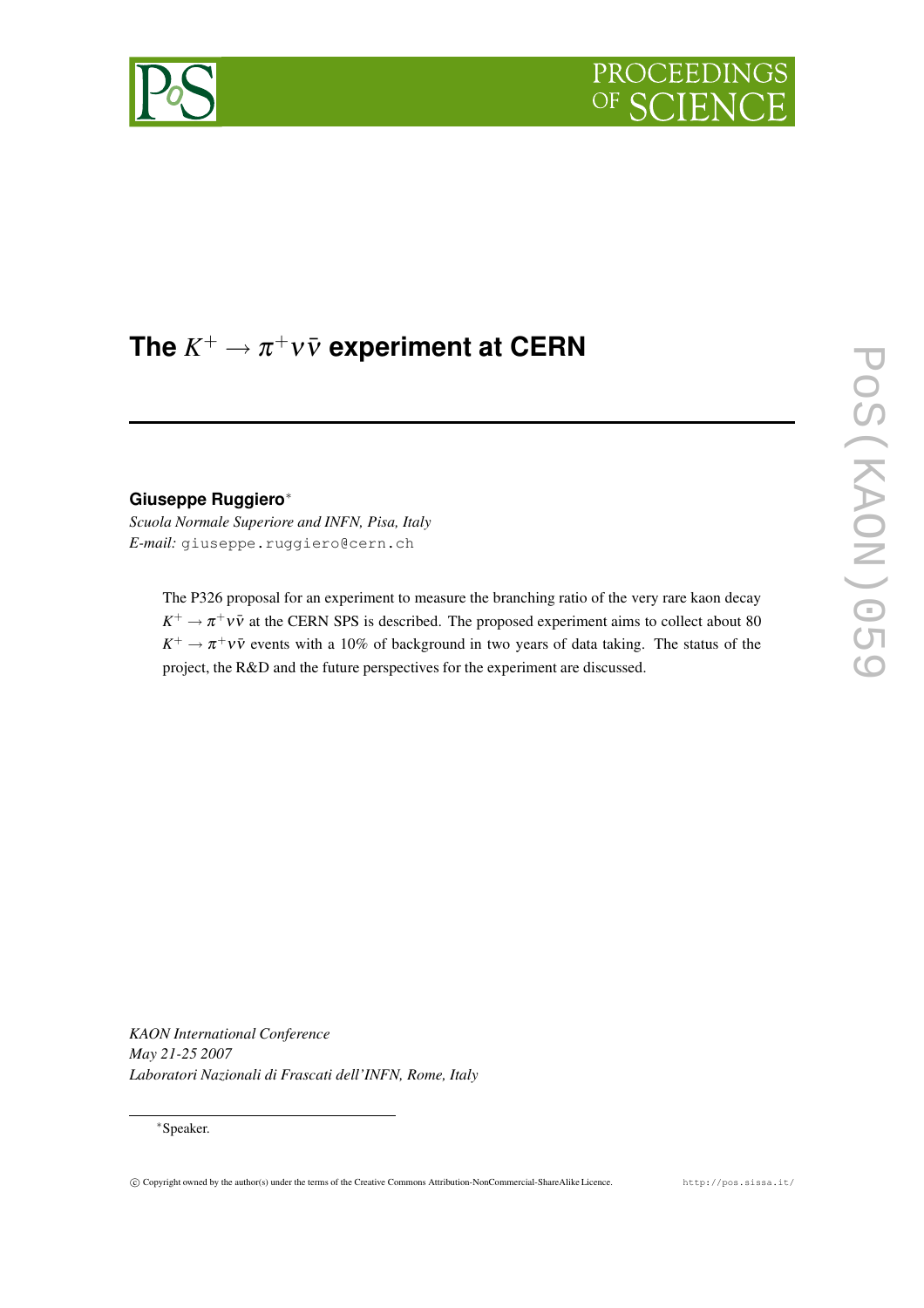# **1. Introduction**

The  $K^+ \to \pi^+ \nu \bar{\nu}$  decay is a flavor changing neutral current process which proceeds through box and purely electroweak penguin diagrams. The short distance contributions largely dominate in the matrix element, while c-quark contributions have been evaluated at NNLO order giving an uncertainty of about 5% [1]. This is the only source of theoretical error because the hadronic matrix element can be parametrized in terms of the branching ratio of the  $K^+ \to \pi^0 e^+ \nu$  decay, which is well known experimentally [2]. The computed value is  $(8.0 \pm 1.1) \times 10^{-11}$ , where the error is dominated by the uncertainty in the knowledge of the CKM matrix elements. Such extreme theoretical clarity, unique in *K* and *B* physics, makes this decay, together with the  $K_L \rightarrow \pi^0 \nu \bar{\nu}$ decay, extremely sensitive to new physics contributions both in Minimal Flavour Violation (MFV) and non-MFV scenarios [3, 4, 5].

Up to now  $3 K^+ \rightarrow \pi^+ \nu \bar{\nu}$  events have been observed [6], but a 10% accuracy measurement of the branchig ratio is required to provide a significative test of new physics scenarios. This is the goal of the proposed NA48/3 experiment at CERN-SPS [7]. It aims to collect about 80  $K^+ \to \pi^+ \nu \bar{\nu}$ events keeping the background contamination at the level of 10%.

#### **2. The P-326 proposal**

The NA48/3 experiment will be based on the NA48 apparatus at CERN and will make use of the same CERN-SPS beam line which produced the kaon beam for the NA48 experiment. The R&D program for this experiment, started in 2006, is continuing in 2007. The data taking should start in 2010.

The layout of the experiment is shown in figure 1. The goal of the experiment can be achieved by exploiting a decay in flight technique which allows 10% signal acceptance and by using a beam line able to provide of the order of  $10^{13}$  kaon decays.



**Figure 1:** Layout of the experiment.

The experimental signature of a  $K^+ \to \pi^+ \nu \bar{\nu}$  is one reconstructed positive track in the downstream detector. A beam and a pion tracking detectors provide a precise reconstruction of the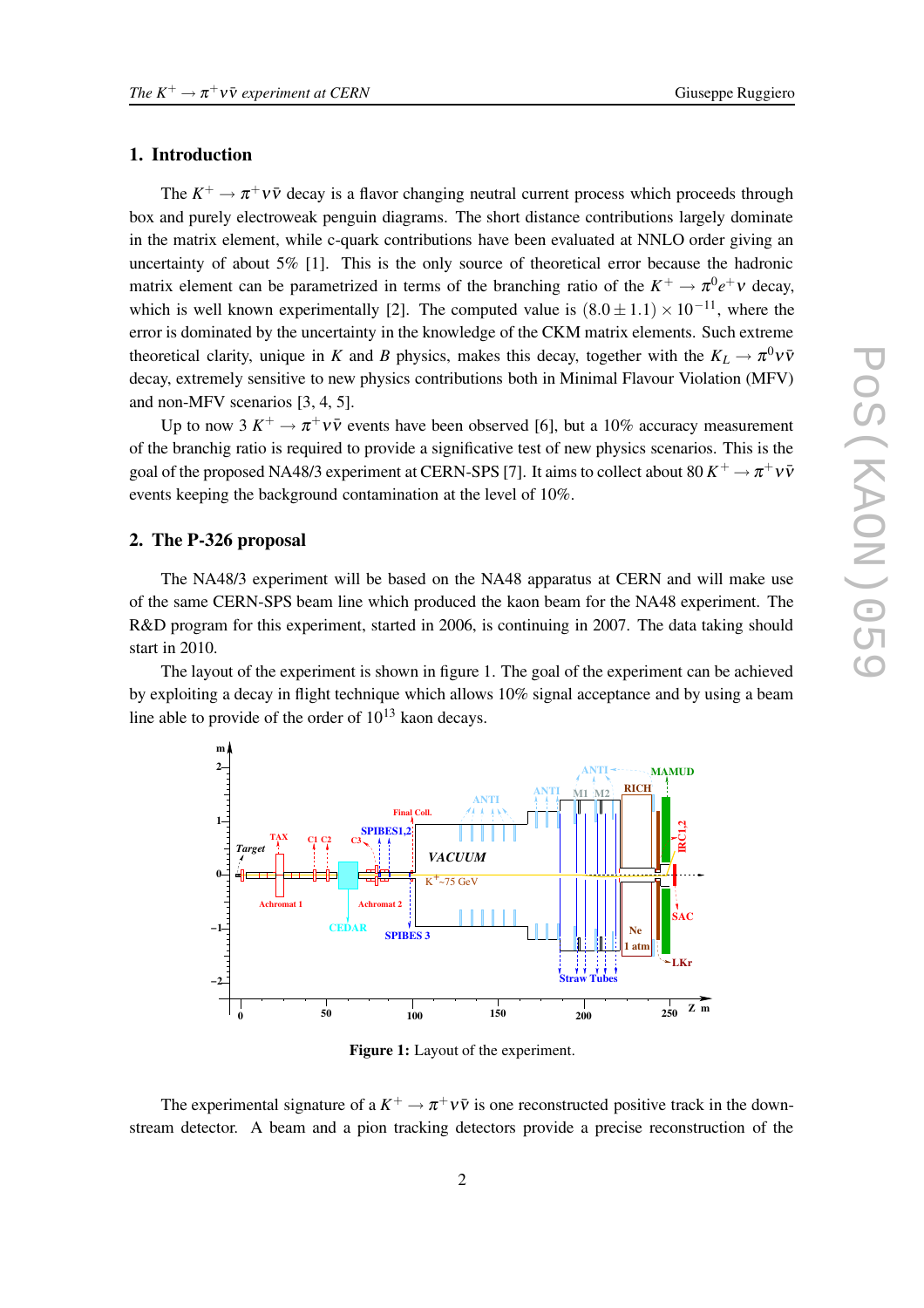kinematics, since the squared missing mass allows a kinematical separation between the signal and more than 90% of the total background, as shown in figure 2. In particular two signal regions can be defined where the backgrounds from  $K^+ \to \pi^+ \pi^0$  and  $K^+ \to \mu^+ \nu_\mu$  enter only because of non-gaussian tails in the squared missing mass resolution. However, the kinematics alone cannot provide a  $10^{13}$  background rejection. A system of calorimeters for photon vetoes, muon veto and a RICH for positron, pion and muon separation is designed to fulfill these needs. Moreover, the detector layout gives redundancy both in kinematics reconstruction and particle identification allowing the background estimation directly from data.



**Figure 2:** Squared missing mass for Kaon decays. The squared missing mass is defined as the square of the difference between the 4-momentum of the kaon and of the decayed track in the hypothesis that it is a pion.

#### **2.1 The beam line**

An intense 400 GeV/c proton beam, extracted from the SPS, produces a secondary charged beam by impinging on a Be target. A 100 m long beam line selects a 75 GeV/c momentum beam with 1.1% RMS momentum bite and an average rate of about 800 MHz integrated over an area of 14 cm<sup>2</sup>. The beam is positron free and is composed by 6% of  $K^+$ . The average rate seen by the downstream detectors integrated on their surface is ∼11 MHz. This rate is due to kaon decays and accidentals coming from the beam line. The described beam line provides  $5 \times 10^{12} K^+$  decays, assuming 60 m decay region and 100 days of run at 60% of efficiency, which is a very realistic estimate based on the decennial NA48 experience at the SPS.

# **2.2 The tracking system**

The beam tracker must be highly performing in terms of time and spatial resolution and able to sustain a particle rate of about 60 MHz cm<sup>-2</sup>. The detector under study consists of three Si pixels stations (SPIBES)  $60 \times 27$  mm<sup>2</sup>, made up by  $300 \times 300 \mu$ m<sup>2</sup> pixels each of them composed by a  $200 \mu$ m thick Si sensor and a chip  $100 \mu$ m thick, bump-bonded on the sensor. At least 200 ps time resolution per station is required to provide a suitable tag of the kaon track. The design of a readout chip using a 0.13  $\mu$ m technology has been submitted in 2007. Radiation damage tests on sensor prototypes started in 2006 and are continuing in 2007.

The pion spectrometer is made by six straw chambers 0.5% radiation length thick placed directly in the same vacuum of the decay region to reduce the multiple scattering. Two magnets (M1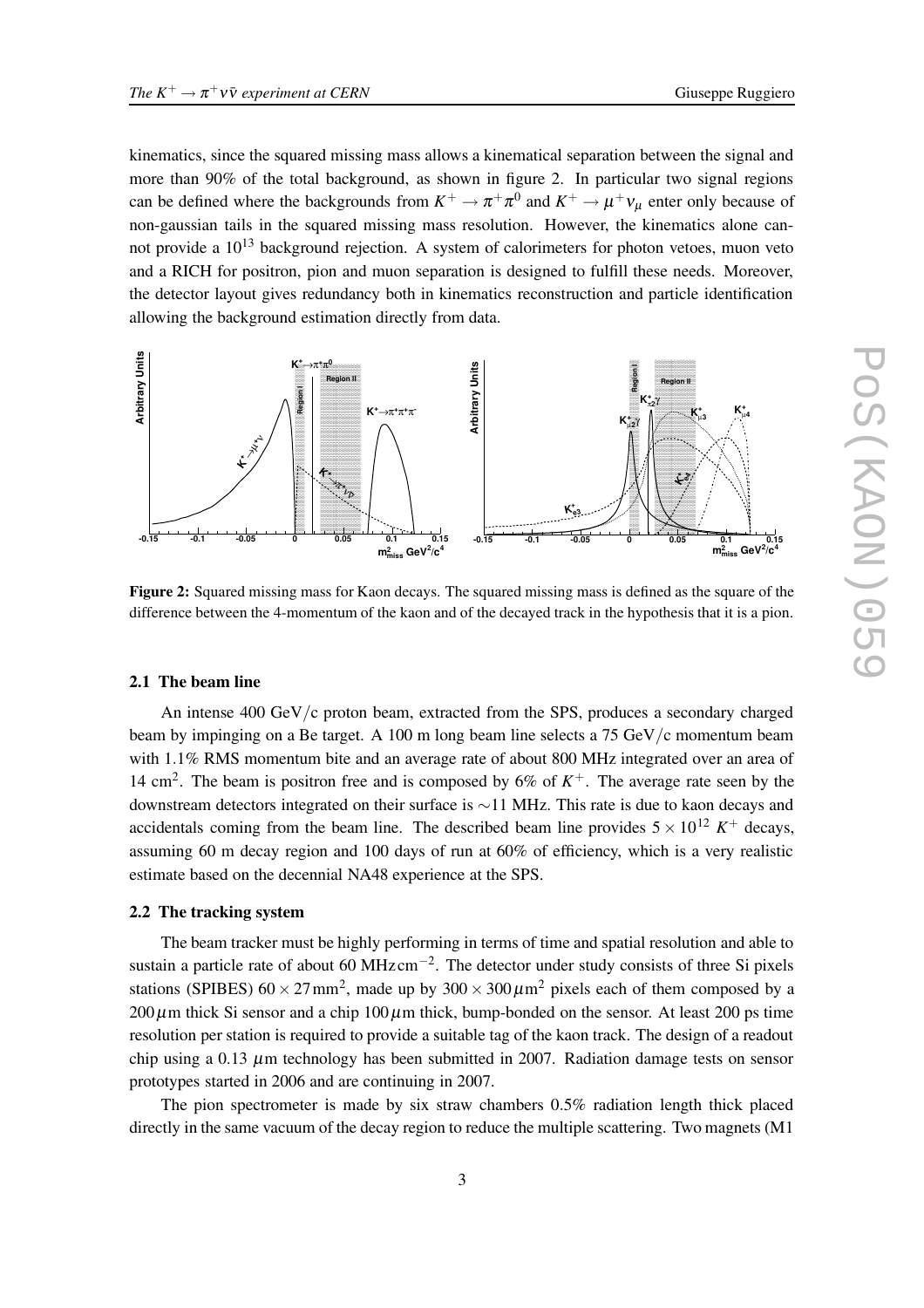and M2) divide pairs of chambers and provide redundant measurements of the particle momentum. Each station will operate at about 45 KHz per tube on average, but, due to the beam halo, the region close to the hole will suffer up to 0.8 MHz rate. The R&D program is started in 2006 and a reduced-size prototype will be tested in 2007 at CERN on the NA48/2 beam line

#### **2.3 The particle ID system**

Since the experiment uses an unseparated charged beam, the existing differential Cerenkov counter CEDAR [8], should provide the kaon identification. This detector is available at CERN, but upgrades are needed to adapt it to the new beam conditions. The R&D is started with a test beam run in November 2006, mainly devoted to the study of the timing capability.

A 18 m long RICH located after the spectrometer and filled with Ne at atmospheric pressure is the core of the particle identification. A 11 cm radius beam pipe crosses the RICH and two tilted mirrors at the end reflect the Cerenkov light toward an array of about 2000 phototubes placed in the focal plane. This device is able to identify pions with momentum greater than 15 GeV/c. Simulations showed that up to 40 photo electrons can be collected per track. Using phototubes of 1 cm diameter a better than  $3\sigma$  pion-muon separation for tracks with momentum below 35 GeV/c is achievable. The size of the phototubes is the main limitation to the Cerenkov angle resolution. The RICH must work also as a timing detector for the downstream track with a requested time resolution of 100 ps. The timing performances depend on the phototubes. To this purposes a set of phototubes were tested successfully with Cerenkov photons during the CEDAR test in November 2006 and using a laser beam. A full-length prototype will be integrated in the NA62 set-up and tested during the 2007 NA62 run at CERN.

#### **2.4 The Veto system**

A combination of calorimeters covering up to 50 mrad serves to identify the photons produced in kaon decays.

Ring-shaped calorimeters (ANTI) cover the angular region between 10 and 50 mrad. They should guarantee the detection of photons down to 50 MeV with  $10^{-4}$  inefficiency at most and must be placed in vacuum. A scintillating fibers prototype has been built in Frascati in 2006. Tests on this device and on a Fermilab lead scintillator prototype have been carried on in 2007 using an electron beam at the BTF facility at LNF.

The existing NA48 liquid Kripton calorimeter (LKr) [9] covers the region between 1 and 10 mrad. A data analysis performed on  $K^+ \to \pi^+ \pi^0$  decays collected by NA48/2 in 2004 shows that the inefficiency of the LKr is lower than  $10^{-5}$  for photons with energy greater than 10 GeV. This result matches our requests in terms of efficiency for that range of energy. A run performed in October 2006 at the SPS using bremsstrahlung photons produced by electrons passing through the NA48 apparatus allows the LKr inefficiency between 2 and 10 GeV to be also measured. The efficiency for photons below 2 GeV is less critical. A program of consolidation and update of the readout electronics of the LKr is under way.

A set of calorimeters (IRCs, SAC) built with shashlyk technology cover the region below 1 mrad. Only photons with energy larger than 10 GeV/c illuminate this detector, making a  $10^{-5}$ inefficiency achievable. A prototype was built and tested with electrons on the NA48 beam line in 2006.